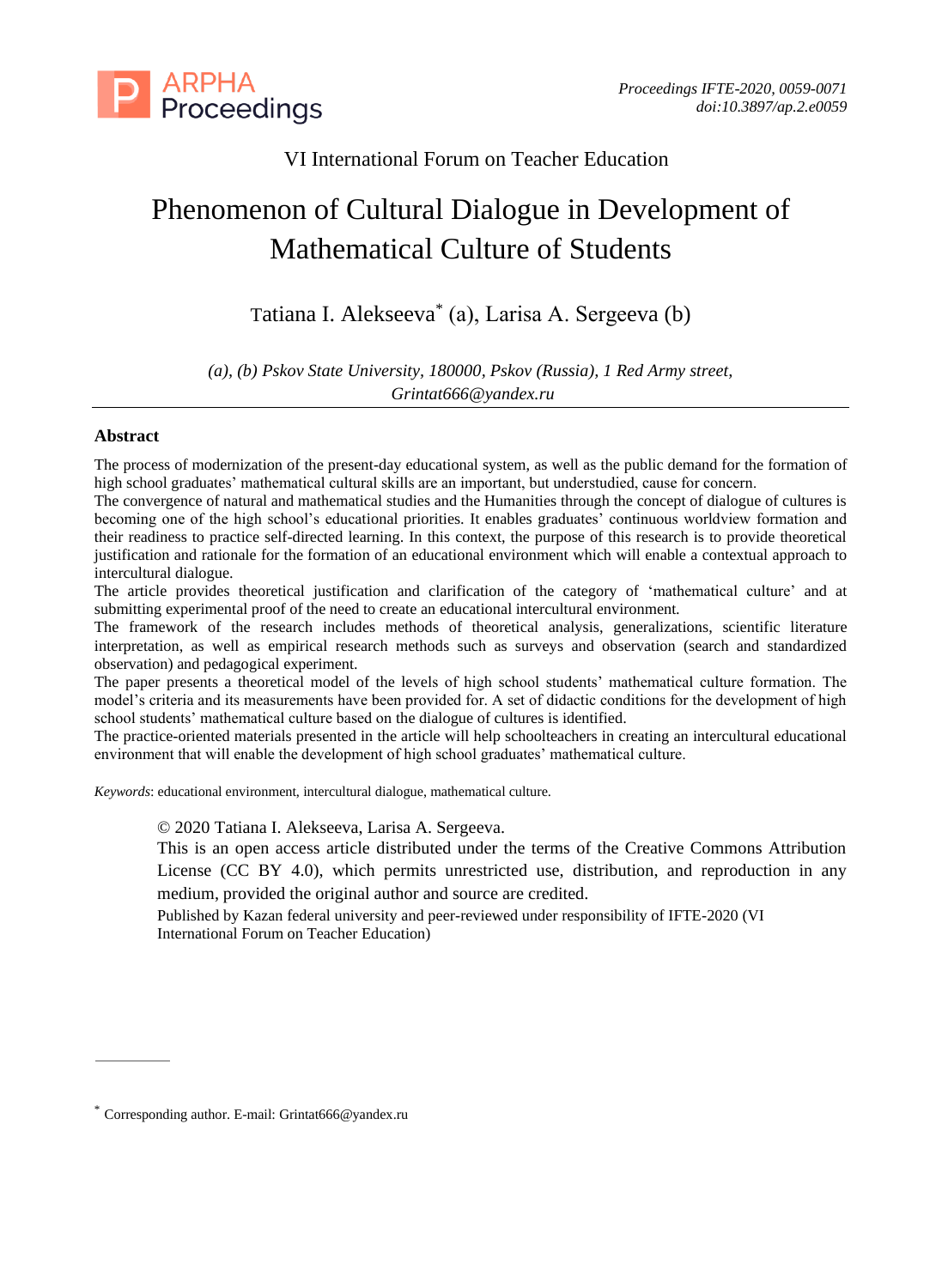#### **Introduction**

The strategy of modernization of Russian education is determined by the global process of NBICconvergence. Therefore, it becomes clear that a scientific trend is fundamentally changing the requirements for the organization of the educational process in the framework of basic education, particularly in its intermediate (middle) level. In this regard, education as a method of transferring experience to a young person turns into a mechanism for the development of his/her internalized culture, the process that determines the need to correlate the results of learning and the nature of the "culture" phenomenon.

Today scientists are paying particular attention to the idea of "cultural dialogue" as a possible foundation for the convergence of the Natural Sciences and Mathematics and the Humanities. Such convergence will contribute to the students' mathematical cultural development and their readiness for sustainable selfdirected learning.

Despite the attention educators pay to the problem of each student's personal development, hardly all aspects have been investigated so far. This issue is of particular relevance since it is explained by the contradiction between two factors: the pedagogical community's awareness of the importance of the younger generation's higher mathematical cultural level on the one hand, and insufficient knowledge of the structural components of the category "mathematical culture" as viewed through the prism of the intercultural dialogue, on the other.

Dialogue of cultures between the Humanities and the basic mathematical education involves the creation of a specific educational environment that simulates intercultural contexts and enables high school students to understand the unity and universality of mathematics through the integration of Natural Sciences and the Humanities.

#### **Purpose and objectives of the study**

The purpose of the research is to provide a theoretical and experimental rationale for the development of educational intercultural environment which will ensure knowledge of mathematical culture among high school graduates.

• theoretical framework for studying the role of dialogue of cultures phenomenon in the development of the mathematical culture in a high school graduate is represented by: • culture-specific philosophical propositions (cultural approach) to constructing an educational intercultural environment (Bakhtin, 1986; Bibler, 1991; Lotman, 2000);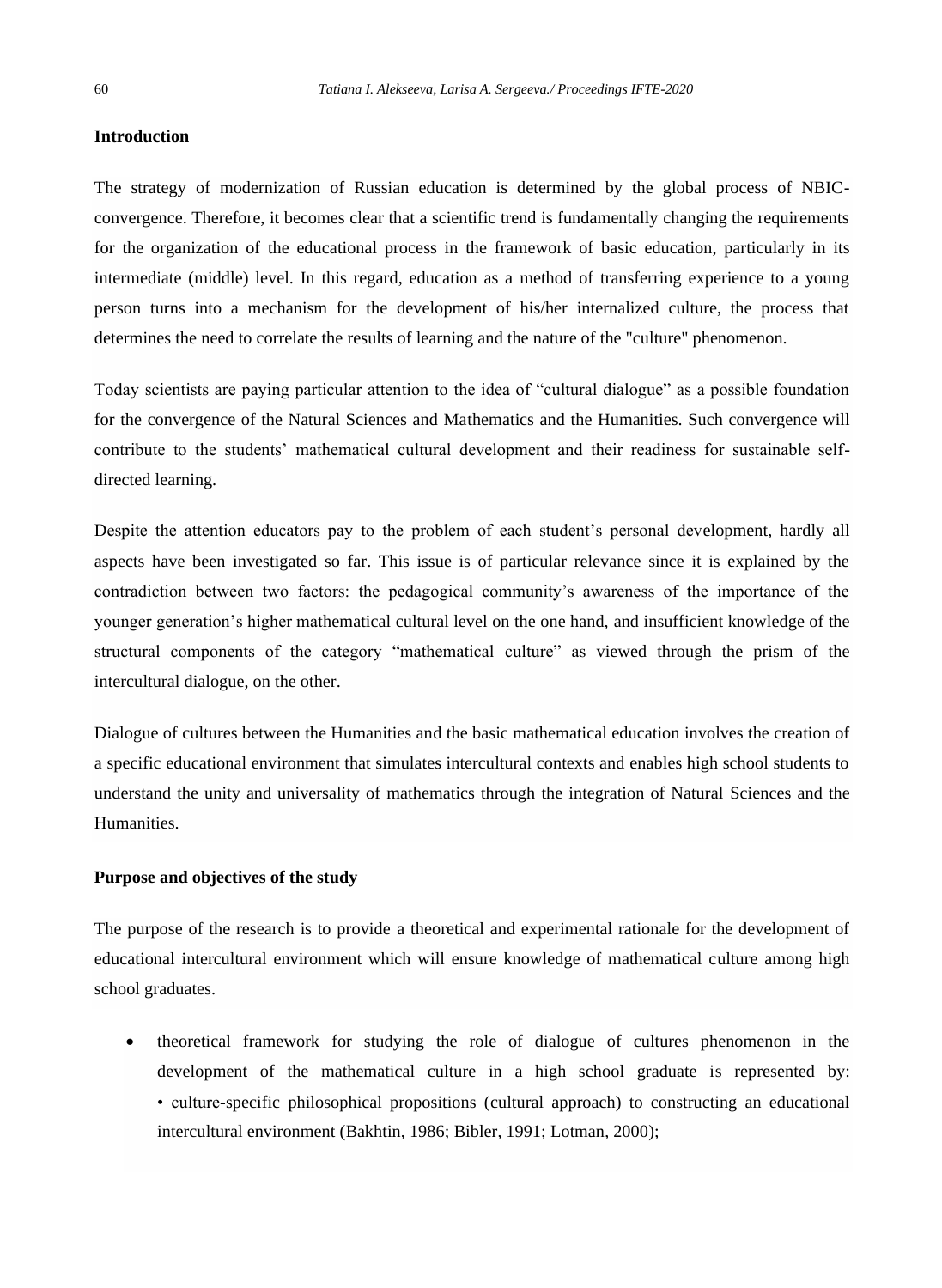- research in the field of Science and the Humanities in teaching mathematics (Bashmakov, 2010);
- theoretical model of the "mathematical culture" category (Voronina & Moiseeva, 2012).

The propositions of the cultural approach allow us to consider the category of "dialogue" as a form and a means of cultural development, as well as a feature of consciousness (Bakhtin, 1986; Bibler, 1991; Lotman, 2000). Thus, Bakhtin (1986) speaks of "culture as a dialogue". Bibler (1991) mentions "dialogue of cultures", and Lotman (2000) describes "dialogue in culture".

It is well known that the main message of any dialogue is the human need to communicate. Dialogue is the most important methodological principle of understanding and cultural self-development. Dialogue of cultures is a need for mutual understanding, which implies unity, similarity and identity (Bakhtin, 1986).

The point of view of Bibler (1991) on the dialogue of logics is of particular interest. The author believes that "by design, modern logic is the philosophical logic of culture, and by its form – the culture of logic" (Bibler, 1991, p. 5). Bibler interprets the dialogue of logics as "an expression of the universality of the intercultural dialogue" (Bibler, 1991, p. 5).

According to Lotman (2000), culture is immersed in a complex semiotic space (i.e. a space that represents a certain condition, a necessary prerequisite for communication), which is diverse and dynamic. That is the very space of cultural development.

The essential research concepts in the fields of Sciences and the Humanities as applied to the development of the dialogue of cultures environment need to be interpreted. Such interpretation in terms of mathematical cultural skills formation among high school graduates requires a full understanding of the essence of the 'mathematical culture' category.

As a result of our systematic and structural analysis of the essence of the category "culture", we have found out that this category cannot be considered as some kind of invariant. It is important to consider such an important feature of culture as the connection of its objects with personal acceptance (or rejection), interpretation and reproduction (Kagan, 1996). That is why we are talking about the need to create an educational intercultural environment for the students to form the foundations of mathematical culture.

For further insight into the "mathematical culture" category it is necessary to talk about culture as a means of cognition and description of reality at various levels of abstraction using a mathematical language. The mentioned above confirms the idea that mathematics is the most important component of the general human culture and a characteristic of scientific, technical and social progress.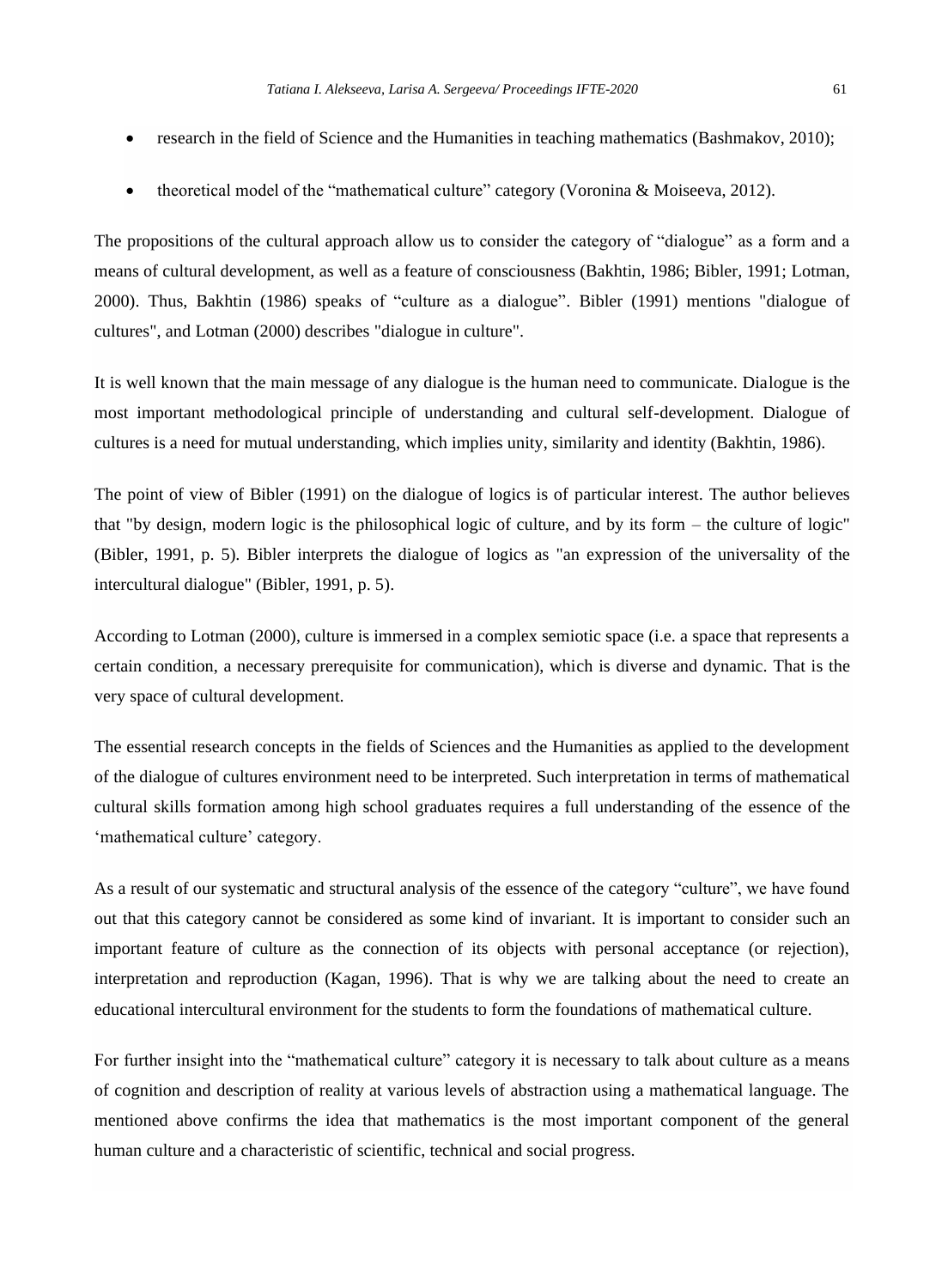However, the concepts of mathematics and mathematical culture are not identical. The category "mathematical culture" will be used in our work to show the way the subject interacts with mathematical knowledge and to demonstrate the influence of mathematics on the structure and intellectual development of the subject's personality (Maykova, 1996). Therefore, «mathematical culture" as an integrative personal construct will be discussed in our further analysis.

To define 'mathematical culture' category, we used a theoretical model proposed by Voronina and Moiseeva (2012). This choice of this method was determined by our understanding of the 'mathematical culture' category as an individual integral education.

According to the model proposed by Voronina and Moiseeva (2012), the category of "mathematical culture" is defined as a "personal integrative quality, which is the result of the interaction of several components: evaluative, cognitive, reflection and evaluation based and action-practice based components. These components are characterized by a value-based attitude to the obtained mathematical knowledge (evaluative component), by a high level of mathematical skills and knowledge (the cognitive component), by the ability to use the acquired mathematical knowledge and skills in practice (action-practice based component) and by the development of capabilities for further reflection of the process and the result of the mathematical activity (reflection and evaluation based component)" (Voronina & Moiseeva, 2012, p. 41).

Further discussion concerning the formation of high school graduates' mathematical culture skills will deal with a systematic and purposeful process that involves the personal acquisition of mathematical culture that is required for one's successful social adaptation to the processes of informatization and technology (Voronina & Novoselov, 2009).

Uspenskiy (2011) draws our attention to the process of integration of science and the Humanities in teaching mathematics, treating it as an urgent need for mathematics in rhetoric.

Studying different works dealing with the use of the sciences and the Humanities in teaching mathematics (Bashmakov, 2010; Kurant & Robbins, 2004) we have found out that they are in a subordinate relationship with the level of mathematical culture of a high school student. That is, the level of mathematical cultural development is determined by the interaction, mutual influence, and mutual enrichment of the rational scientific knowledge and irrational knowledge in the field of the Humanities. This gives us an insight into different ways of understanding the reality.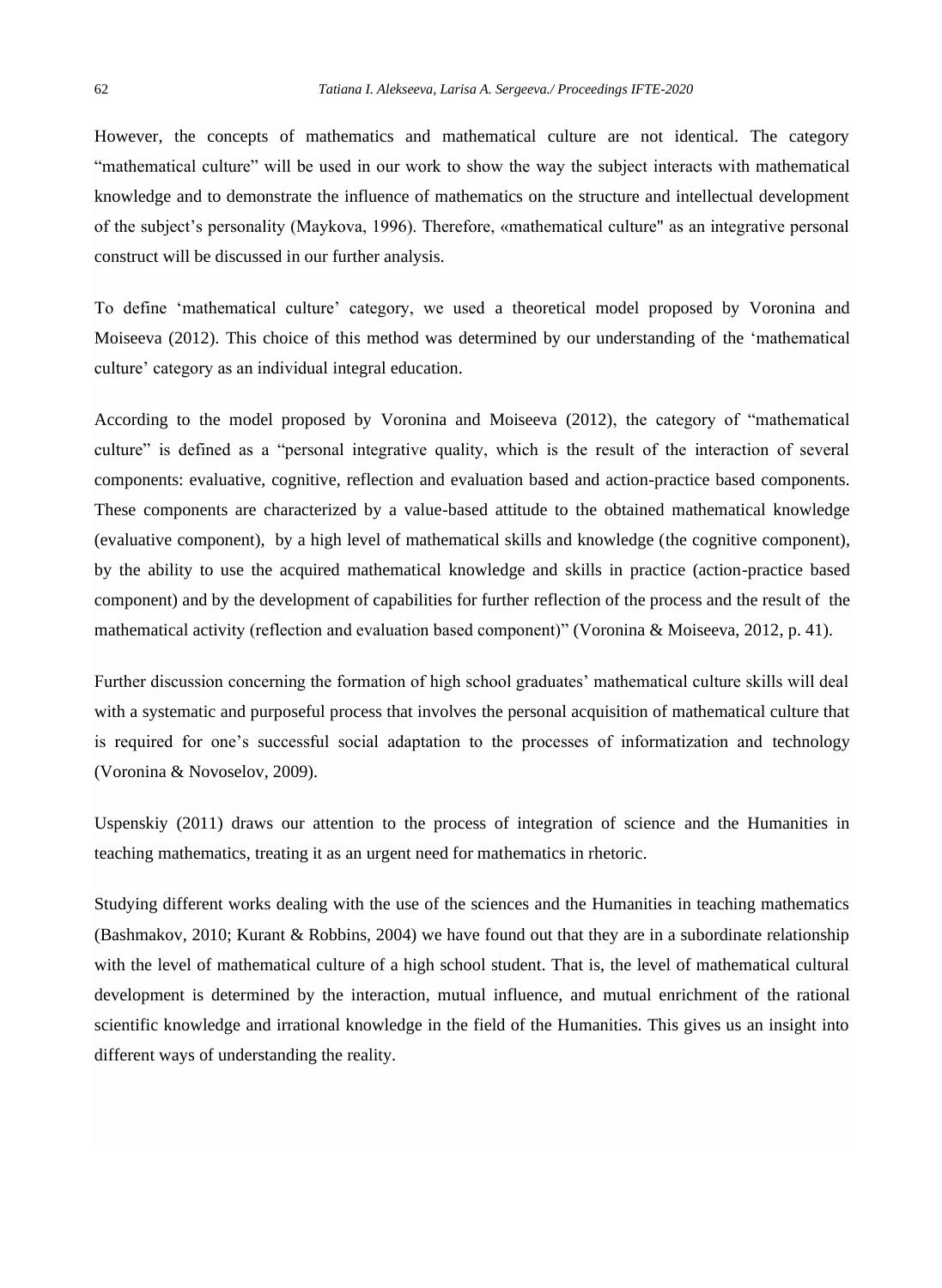Thus, we came to the following conclusions:

- philosophical aspects of the cultural approach allow us to consider the category of "dialogue" as a form and a means of cultural development, as well as a feature of consciousness;
- mathematical culture is a complex integrative quality of a personality, distinguished by "evaluative", "cognitive", "action-practice based" and "reflection-evaluation based" components;
- the natural sciences and the Humanities are in a subordinate relationship to the "mathematical culture" of a high school student.

At this stage, the reasoning logic leads us to ask the following question: "What are the didactic conditions necessary for the development of a mathematical culture of high school students within the framework of dialogue of cultures?" We turned to an empirical study to find answers to this question.

### **Methodology**

The methodological basis for the creation of an educational intercultural environment for the formation of a mathematical culture for a high school graduate features the cultural, pragmatic, and systemic approaches.

A cultural approach to building an intercultural environment involves immersion of a high school student into such an educational environment that makes it possible for a student to "move" from a lower level of formation of his mathematical cultural skills to a higher one.

Through the implementation of the pragmatic approach, culture acts as a projection of human activity as a focused activity of the subject. In view of this approach, the subject of the activity is considered by us from the perspective of the extensiveness of the mode "personal culture" indicative of each high school graduate. It is the pragmatic approach that directed us towards identifying certain didactic conditions for the development of the mathematical culture of high school students based on the dialogue of cultures phenomenon. Compliance with the pragmatic approach is ensured by the teacher's indirect educational activities aimed at developing the mathematical culture of high school students. This is done by observing the whole complex of didactic conditions in the secondary school educational environment.

A systematic approach requires considering the category of mathematical culture as an integrated system, which includes a certain set of interconnected structural components. From the position of a systematic approach, the structural components of mathematical culture are "evaluative", "cognitive", "action-practice based" and "reflection-evaluation based" components.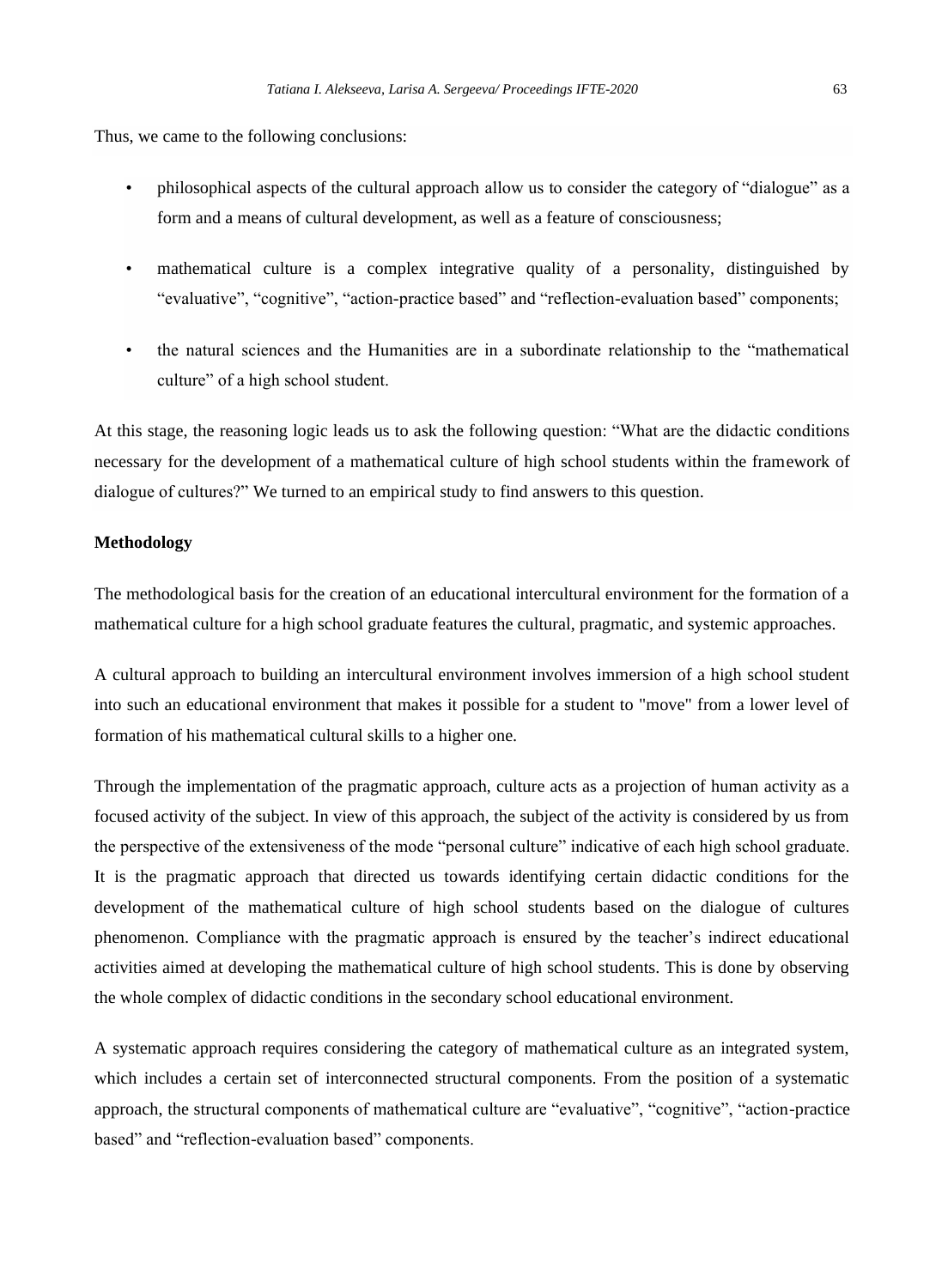The research is based on the methods of theoretical analysis, generalization, interpretation of scientific literature on the problem; empirical methods: questioning, observation (search and standardized) and pedagogical experiment.

The research was implemented in three stages:

At the first stage, a theoretical analysis of the existing methodological approaches in philosophical, psychological and pedagogical scientific literature was carried out; the research problem, its purpose, theoretical and empirical methods, the program of the pedagogical experiment were identified.

At the second stage, the criteria for the development of a mathematical culture of high school students were identified; a theoretical model of its high, middle and low levels was presented; a set of didactic conditions for the development of mathematical culture of high school students based on the dialogue of cultures phenomenon was revealed.

At the third stage, a pedagogical experiment was carried out to prove the effectiveness of the created intercultural educational environment, necessary to increase the level of high school graduates' mathematical cultural skills development.

To justify the theoretical and practical significance of the research and to identify practical difficulties associated with the organization of the activities that contribute to the development of school children's mathematical culture, we surveyed the students of the Institute of Education and Social Sciences of Pskov State University and teachers of mathematics of Pskov secondary schools. The survey showed that students' difficulties are associated with the determination of the components of mathematical culture and establishing new ways and methods of students' mathematical culture development. It should be noted that almost all of the respondents made emphasis on the following aspects as the components of mathematical culture: students' having computer skills and knowledge; knowledge of theoretical facts and of proving theorems; making neat notes. In fact, in practice, teachers quite often interpret mathematical culture as the ability of students to make calculations quickly, retell the text of a textbook, and solve a plot problem.

However, the development of these skills is associated only with the development of the cognitive and action-practical components of students' mathematical culture. In order to fully form a mathematical culture among schoolchildren, it is necessary to systematically develop all its components. In addition, we note that one of the most important problems stated in the concept of mathematical education is the problem of the content of mathematical education, appealing to the multifaceted and multidimensional understanding of mathematical education, in particular in the context of the dialogue of cultures.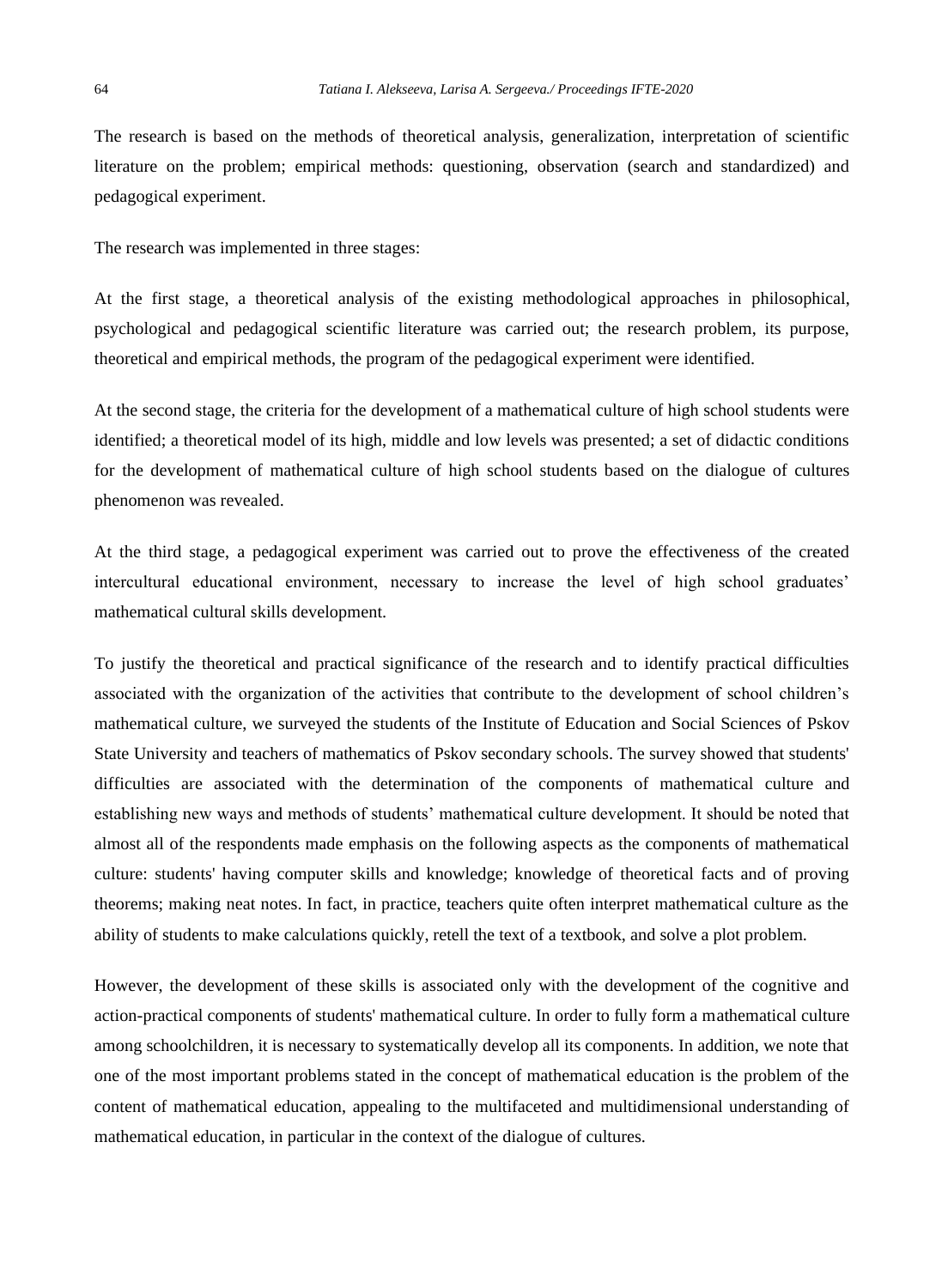As an instrument for developing the mathematical culture of high school students, we will consider the interactive cultural educational environment for teaching mathematics.

Basing on the analysis of the structure of the category "mathematical culture", the requirements stated in the concept of mathematical education, the analysis of the practice of developing mathematical culture in a modern school, we have identified the following set of didactic conditions for creating a dialogue-cultural educational environment in the study of mathematical content.

1. Filling the educational process of studying mathematics with meaningful connections of mathematical objects and phenomena with facts and events of human culture. From the point of view of the concept of foundation, the influence of the humanities on the formation of the mathematical culture of students will be more intense if the process of mastering the corresponding mathematical content is interconnected at the level of dialogue of cultures, if there is an interaction and integration in teaching mathematical disciplines and disciplines of humanitarian and aesthetic and artistic blocks.

At present, mathematical education is one of the most important mechanisms for transmitting cultural values, norms, ideals, and meanings of life. The Federal State Educational Standard of Secondary General Education (2014) aims to study the mathematical content of "the formation of ideas about mathematics as part of universal culture, the formation of ideas of the significance of mathematics in the development of civilization and modern society; the formation of ideas about the social, cultural and historical factors in the formation of mathematical science; the development of ideas about mathematics as a universal language of science that allows us to describe and study real processes and phenomena, creating the conditions for acquiring initial experience in mathematical modeling" (Federal State Educational Standard of Secondary General Education, 2014).

2. Creation of educational problem situations involving the development in schoolchildren a holistic picture of the world in which mathematics is the language of science and culture; situations involving the translation into the language of mathematics of cultural phenomena, the formation of the ability to build a mathematical model of the whole variety of objects and phenomena of the world, to notice mathematical facts in objects far from mathematics. The perception and assimilation of new material in educational and cognitive activity is organized as a process of transferring information from one form to another. "Mathematics can be sensual. It has taste, it sounds and has color. It can be felt, and it can touch. It can describe the world. At the same time,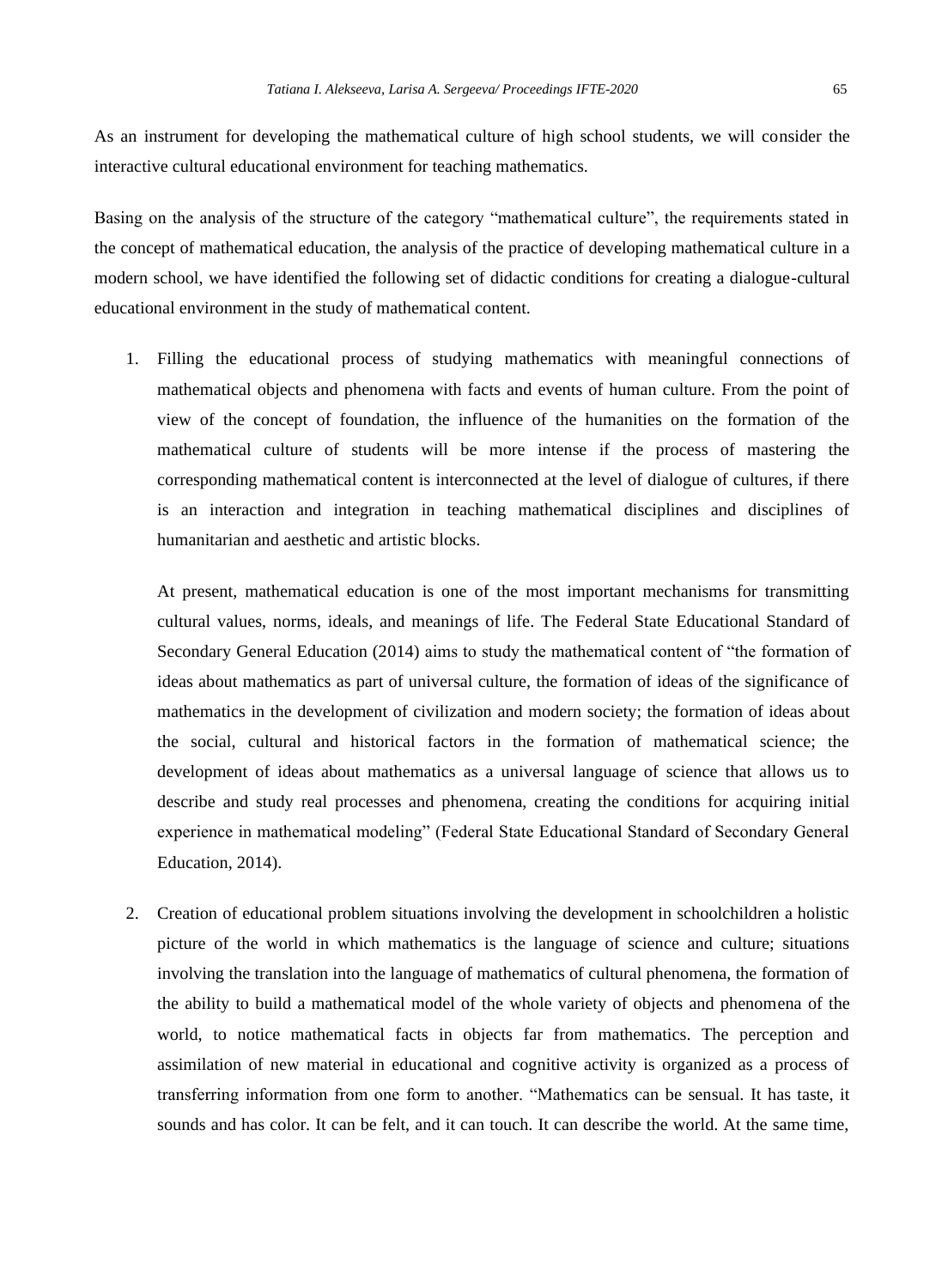describing does not mean simplifying, reducing to diagrams and formulas, but presenting the world through the prism of mathematics, describing its problems and the probability of solving them by mathematical problems, transferring the world of one cultural language to another – the language of science" (Lipatnikova, 2015, p.156).

3. Educating the schoolchildren about the organization of cognitive dialogue using various languages. The dialogue within which the development of the mathematical culture of high school students is a special communicative medium that provides students with communication, reflection and self-development of the person, who is able to solve problems, generate new ideas, competently work with information. The cognitive component of mathematical culture presupposes the ability to analyze the meanings of the "humanitarian text of culture", to extract and comprehend culturally significant information using mathematical methods; the ability to apply mathematical concepts in solving specific problems; the ability to discover mathematical concepts using examples of the sociocultural field.

The formation of students' mathematical speech is facilitated by such types of work as the inclusion in the lesson structure of the dialogue forms of student interaction, discussions, and students' independent work with practice-oriented cases on the issues being studied. The incentive for the active participation of students in communication will be differences in personal experience, students' worldviews, and assessments of problems discussed by students.

4. Practice proves that modern young people lack a focus on creative self-improvement; therefore, the creation of conditions for self-improvement of high school students is relevant. This implies the involvement of students in a creative environment, the creation of conditions for the development of social and value qualities of students. "No matter how artificially, and sometimes fabulously mathematical description is, it has its own morality. For the thinking scientist, the mathematical description has always been an inexhaustible source of surprise, born from the fact that nature shows such a high degree of compliance with mathematical formulas" (Arsenov, 2010).

To create a dialogue-cultural environment for the study of mathematical content in order to develop the mathematical culture of high school students, an analysis of the content of the basic school course in mathematics and disciplines of the subject field "Art" was carried out, meaningful lines of the study of mathematical material in the context of the dialogue of cultures were identified.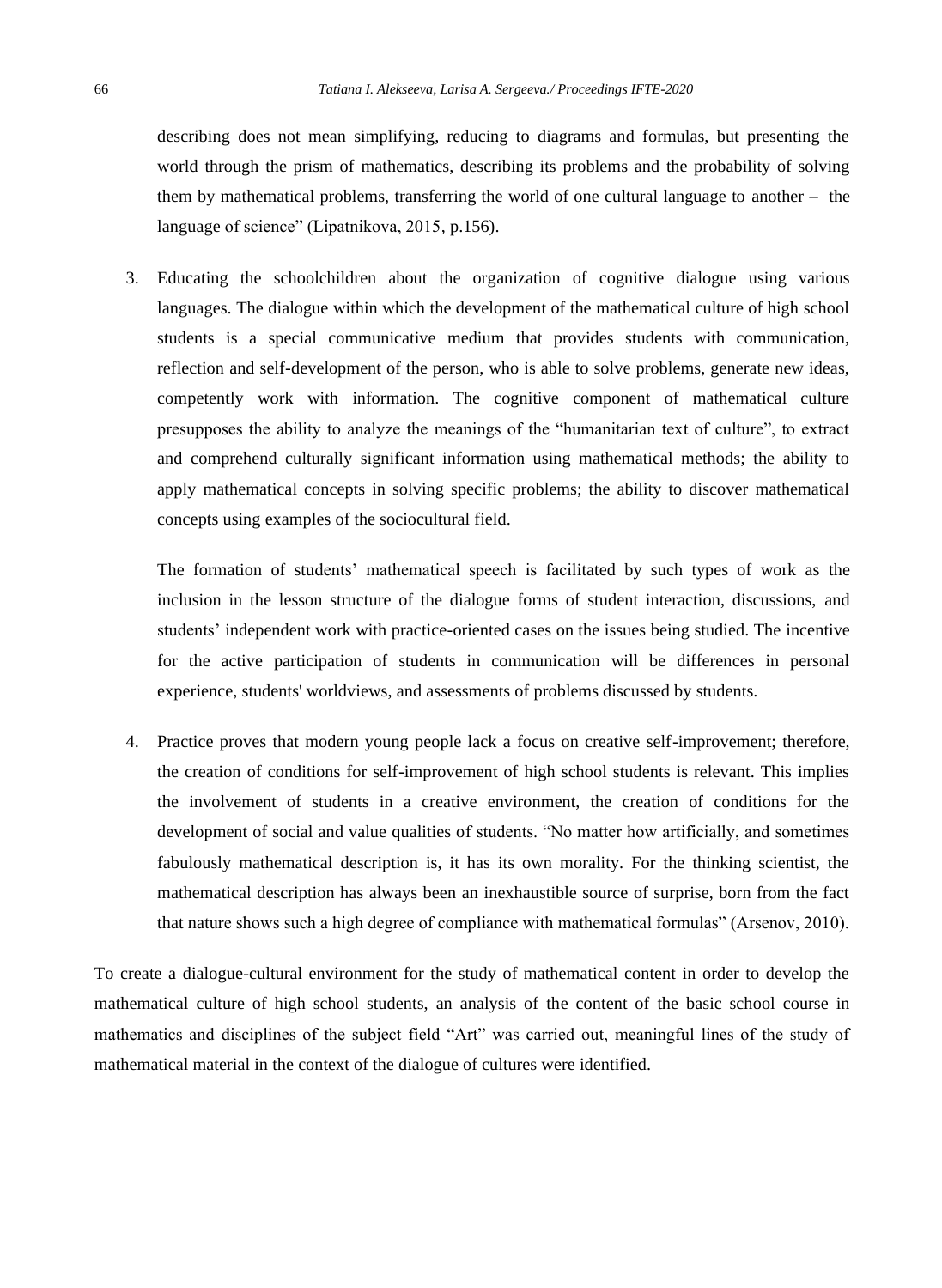In order to implement the formulated provisions for the development of mathematical culture of high school students on the basis of the analysis of curricula in mathematics, the content and methodological component of the integrated course "Mathematics and Music" was developed:

- − key topics are identified, the study of which can contribute to the development of value-appraisal, cognitive, action-practical and reflective-appraisal components of the mathematical culture of high school students, namely: "Mathematics of sound", "Time as the measurement of music", "Pythagorean scales", "Mathematical laws of the tetrachord", "The Golden Section in music", "The geometry of music: geometric-musical transformations, harmonic symmetry";
- theoretical material was selected; the form in which this content should be offered to students is defined, namely: computer presentation; cases for independent study of the topic; page on the site for independent work; video and audio recordings; creative workshops;
- − practical-oriented and design tasks, quests, topics of small studies, situations for organizing discussions, etc. were selected for organizing group work.

The study of the discipline "Mathematics and Music", in addition to the tasks of generalizing, systematizing and expanding the students' ideas about mathematical objects, expanding the understanding of the areas of application of mathematics, strengthening the applied, practical orientation of the content of mathematical training of graduates, expanding the general cultural horizons of students by introducing them the best examples of art, has the goal to develop the mathematical culture of students.

The substantive component of the course "Mathematics and Music" were the cases presented by a set of competency-based teaching materials for students to work independently, as well as questions and tasks on the textual content of the case.

## **Results**

The purpose of this empirical study was to demonstrate the possibility and expediency of organizing the developed dialogue-cultural environment, aimed at developing the components of the mathematical culture of high school students in the process of studying mathematical concepts and techniques of mathematical activity in high school.

The base of the study of the formation process of the mathematical culture of high school students was Municipal Budget Educational Institution "Secondary School No. 18" in Pskov, students of the 10th "A" class.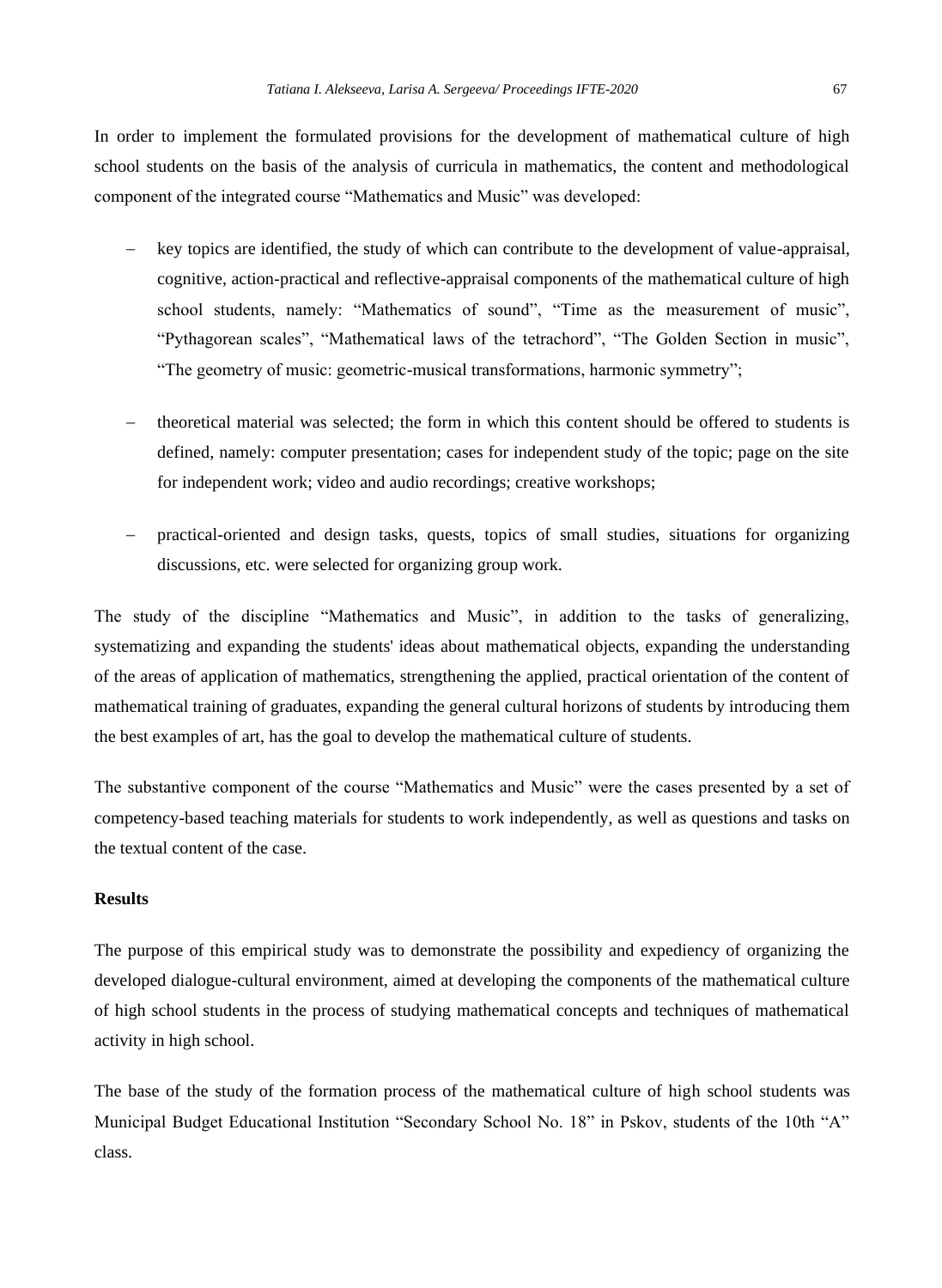We assessed the motivational-value component of mathematical culture with the following indicators: the student's value orientations, his or her motivation to study mathematical disciplines, and the level of "creativity" when performing various types of projects. To assess the level of formation of this component, the following methods were used: questionnaires, observation, analysis of students' creative projects. Creative projects of students were evaluated according to the following indicators: the content of the project, reflecting the student's ability to work with literature, to make conclusions; design of the project, indicating the ability to structure the material logically; independence of the student when working on the project.

The cognitive component of mathematical culture is associated with the mastery of mathematical concepts and mathematical skills by students. Mastery of mathematical concepts was assessed by indicators of completeness and reliability; methodology by Usova (1980).

The effective-practical component (the ability to use the obtained mathematical knowledge and skills in practical activities) was assessed with the indicators of completeness, reliability, awareness; methodology by Usova (1980).

The reflective-evaluative component of mathematical culture was identified by such indicators as attitude to oneself and the results of one's educational and cognitive activity.

In the framework of this experimental study, we created a model of three possible levels of formation of the mathematical culture of high school students: high, intermediate, low.

The level of characteristics presented below reflects the consistent development of mathematical culture among secondary school students from a less than perfect level of formation of the components.

At a low level, the student is not motivated to study the disciplines of mathematical content. The student is capable of reproductive memorization, reproduction of knowledge. However, knowledge about the possibilities of the practical application of mathematical concepts and methods for solving applied problems is not systematized. There is no ability to translate the information of the cultural field into a signed form; a low level of formation of mathematical speech is noted. The desire for self-actualization at this level was not found. The student has low self-esteem in the field of mathematical preparation (he is not able to evaluate his own motives, goals). This level is characterized by a lack of independence in the performance of cognitive activities.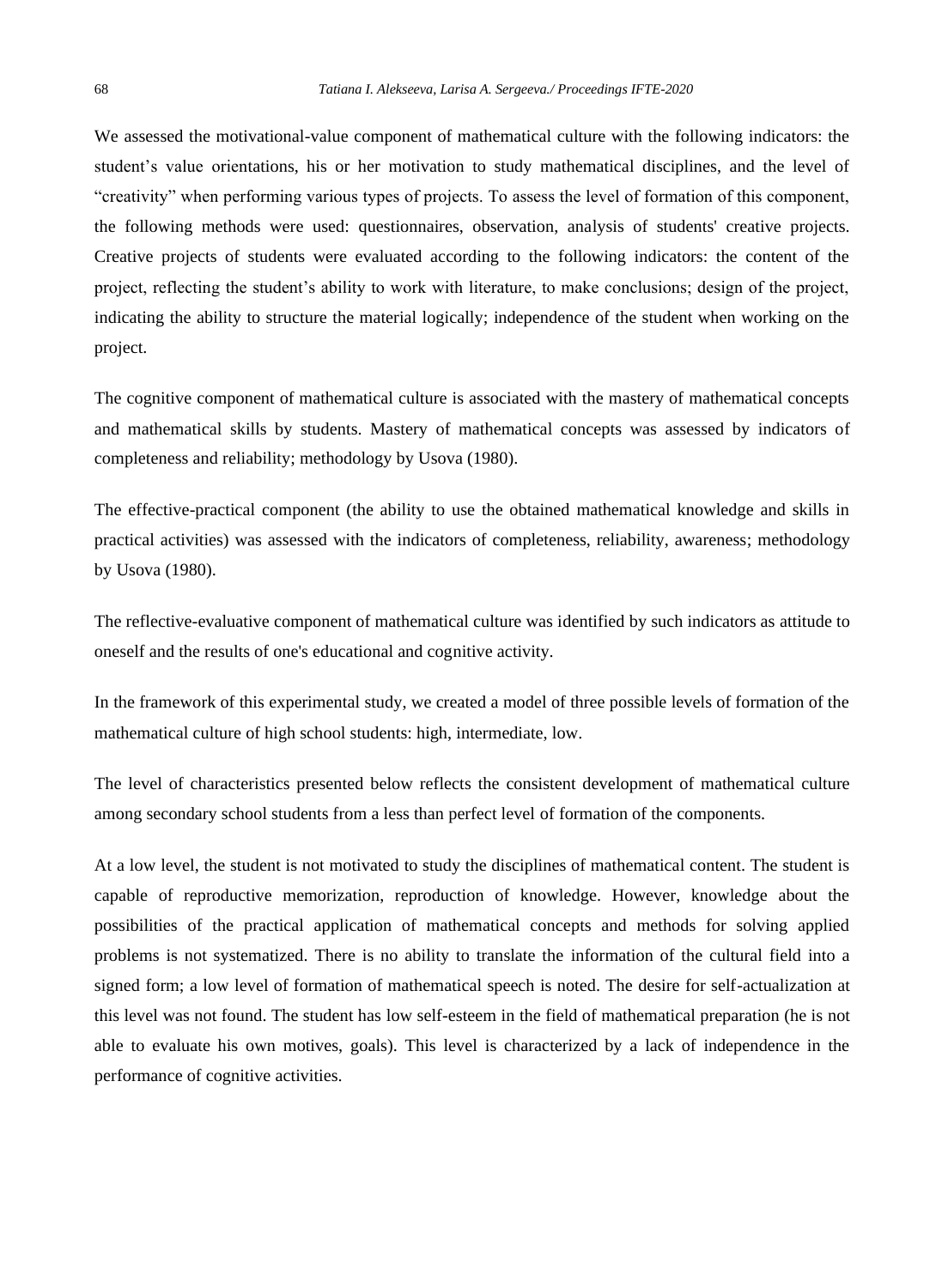At an intermediate level, the student has an interest in mastering mathematical knowledge, the need for self-education, the development of skills in applied mathematical content. The student demonstrates a sufficient level of knowledge in the field of mathematics, is partially aware of the importance of mathematical knowledge in solving applied problems, and is able to translate cultural field information into a symbolic form. In accordance with the intermediate level, individual skills and abilities to apply mathematical methods and techniques for analyzing practical situations of mathematical content have been formed. The student has an interest in historical information in the field of culture and art, in the studied processes of the surrounding reality, needs information that would increase his cultural level. A secondary school student is diagnosed with a desire for self-actualization. A schoolboy occasionally evaluates his own motives, goals, and reflects in cognitive activity, analyses of gaps in knowledge and skills.

The high level is characterized by the formation of cognitive motives among high school students, and the demonstration by students of sufficient knowledge in the system of mathematical concepts. At this level, there is a desire and ability to adjust their own mathematical activity, to determine the goals and means of personal mathematical development. The student has a high level of skills in applying methods and techniques of mathematical activity in the analysis of the phenomena and events of the surrounding reality. The student feels the need to obtain new mathematical knowledge, skills and abilities, realizing their importance for self-realization. As a result, the student has developed advanced mathematical speech, allowing you to transcode information into various mathematical languages. The student has a strong desire for self-actualization, he knows how to critically evaluate his own motives, goals of cognitive activity has a high level of independence in cognitive activity.

Testing the developed dialogue-cultural environment when teaching senior pupils' mathematics at the stage of a control stage showed that the implementation of the formulated didactic conditions in the educational process contributed to an increase in the level of formation of the mathematical culture of senior pupils since there was a positive dynamics in the increase in the number of students with a high level of development of mathematical culture compared to the initial data: the number of students with a low level of mathematical culture decreased by 18.6%, the number of students with a high level of development of mathematical culture increased by 26.1%.

The number of high school students at a high level of development of the mathematical culture increased by 4.5 times, while the average level of development of mathematical culture of students remained virtually unchanged. The number of high school students with a low level of mathematical culture, on the contrary, decreased by 3.5 times. It should be noted that the motivation of students in the study of mathematics has increased significantly.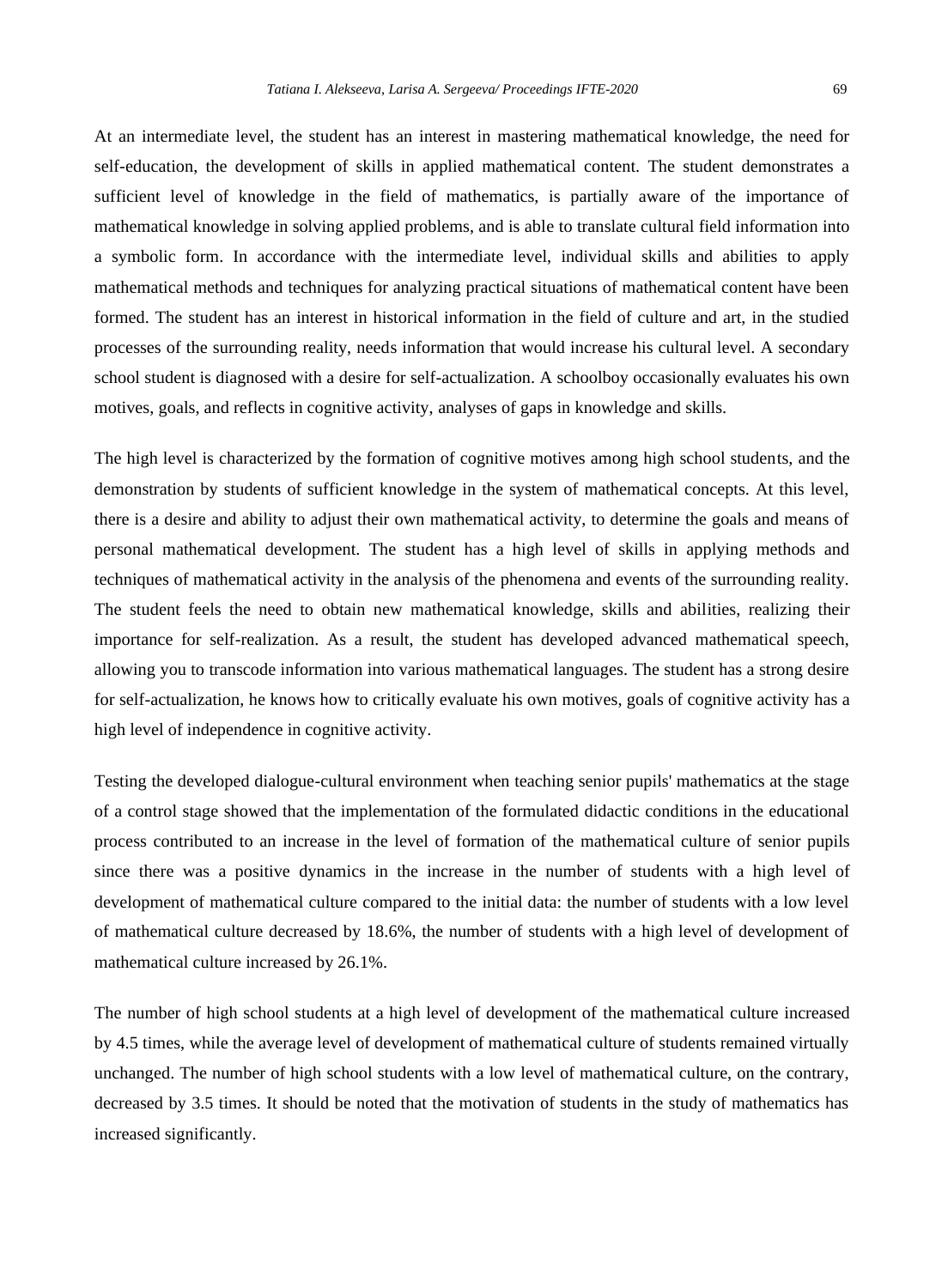A quantitative assessment of the results of the pedagogical experiment made it possible to identify the effectiveness of the proposed set of didactic conditions aimed at increasing the level of development of the mathematical culture of high school students. In general, it should be said that the process of the formation of the mathematical culture of high school students in the implementation of the interactive cultural environment for teaching mathematics in high school is productive.

#### **Conclusion**

The solution to the problem of the formation of mathematical culture among high school students will be facilitated by the appeal in the process of studying mathematics to the phenomenon of dialogue of cultures.

According to the purpose of the study, a set of didactic conditions for the development of the mathematical culture of high school students based on the phenomenon of dialogue of cultures was identified, the content and methodological component of the integrated course "Mathematics and Music" were highlighted. The experiment showed the effectiveness of the proposed set of didactic conditions aimed at increasing the level of development of the mathematical culture of high school students.

Basing on the results of the study, we can formulate the following conclusions. First, currently, there is a need to reconsider the goals, objectives, content, and technologies of the school course of mathematics, taking into account the changes taking place in modern society. In the modern educational space, the formation of the mathematical culture of schoolchildren is becoming one of the most important tasks of both mathematical and general cultural education of schoolchildren.

Second, cultural, subject-activity, and systematic approaches to the analysis of the problem of the formation of the mathematical culture of students lead to the need to create an educational dialogue-cultural environment for the formation of the mathematical culture in a high school graduate while systematizing the school course in mathematics.

Third, the set of didactic conditions for the formation of the mathematical culture of schoolchildren proposed in this study, the subject and methodological content of the course "Mathematics and Music" developed on its basis, contributes to the formation of the mathematical culture of a high school graduate.

# **References**

Arsenov, O.O. (2010). *Gregory Perelman and the Poincaré hypothesis.* Moscow: Eksmo.

Bakhtin, M.M. (1986). *Esthetics of verbal creativity*. Moscow: Iskusstvo.